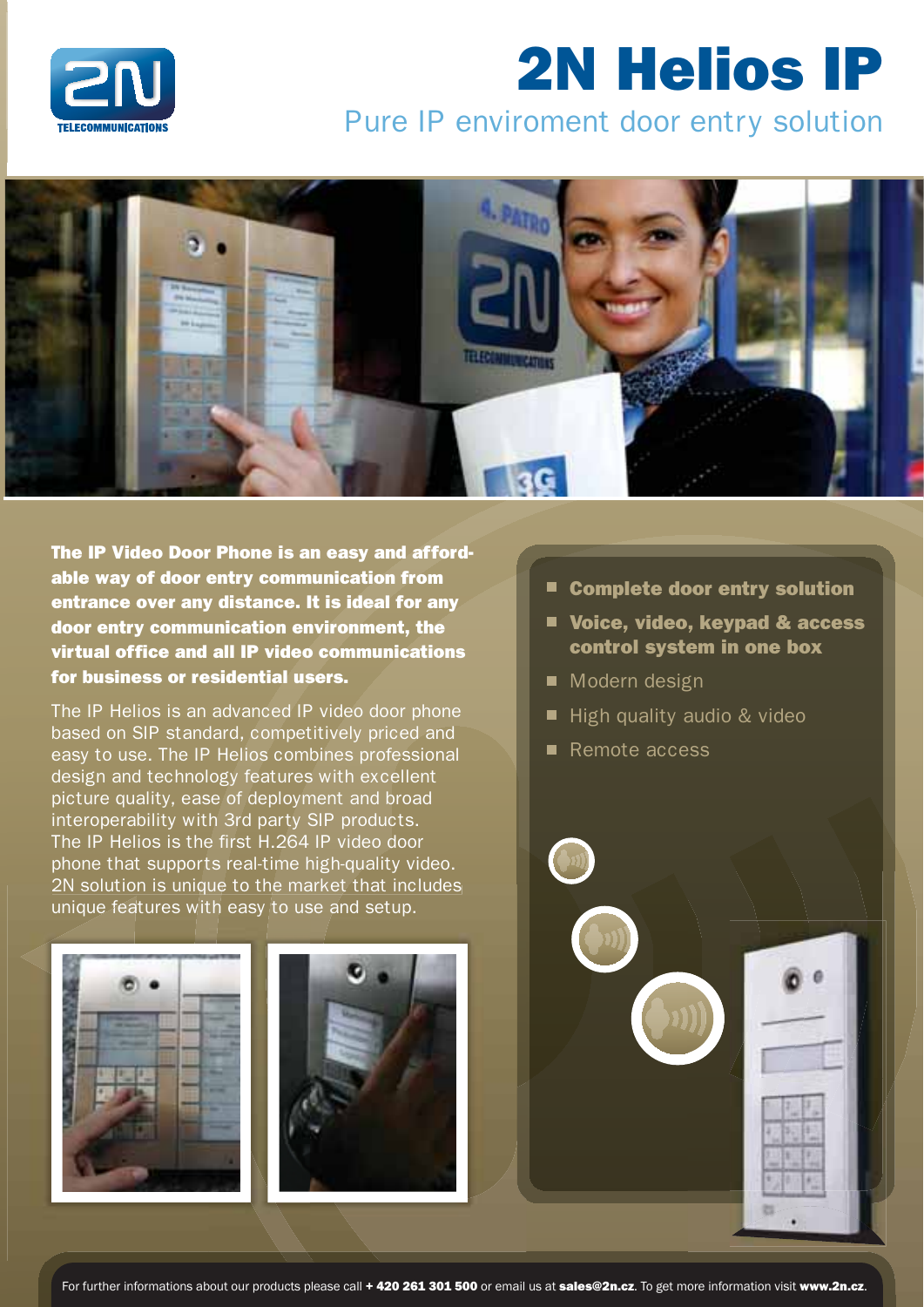### **IP communication:**

Communication over IP is provided by the SIP protocol. Video & voice is transmitted via LAN or Internet.

### **Code lock:**

Directly from the door opening. It is possible to define up to ten global passwords for each of the two switches opening the door. Additionally, it is possible to define one private password for each apartment. Opening period is configurable as well as double door opening delay.

### **Card reader:**



An installed card reader offers another resource for access to your building. Up to 500 proximity cards or key fobs are available.

If you connect the reader module to your PC, you can check the entries and departures of the individual card holders. If the door is forced, you will receive an alarm announcement.

### **Additional switch:**



It is intended to be used with the other devices i.e. door locks, barriers, lighting, CCTV, etc. An additional switch is an optional module that can be installed additionally.

### **Video:**

A connected video camera makes possible visual inspection of those, who are entering building. The picture can be sent either to your PC or Video Phone

### **Time scheduling:**

Allows you to be reachable at all times. Your entry communication will be transferred according to predefined priorities. Entry Access would be granted based on automatic time scheduling.

### **Web based programming:**



For easier setting up the parameters, Helios IP has the web based programming interface. You can access the configuration tool from any place in the network and maintain the device remotely.

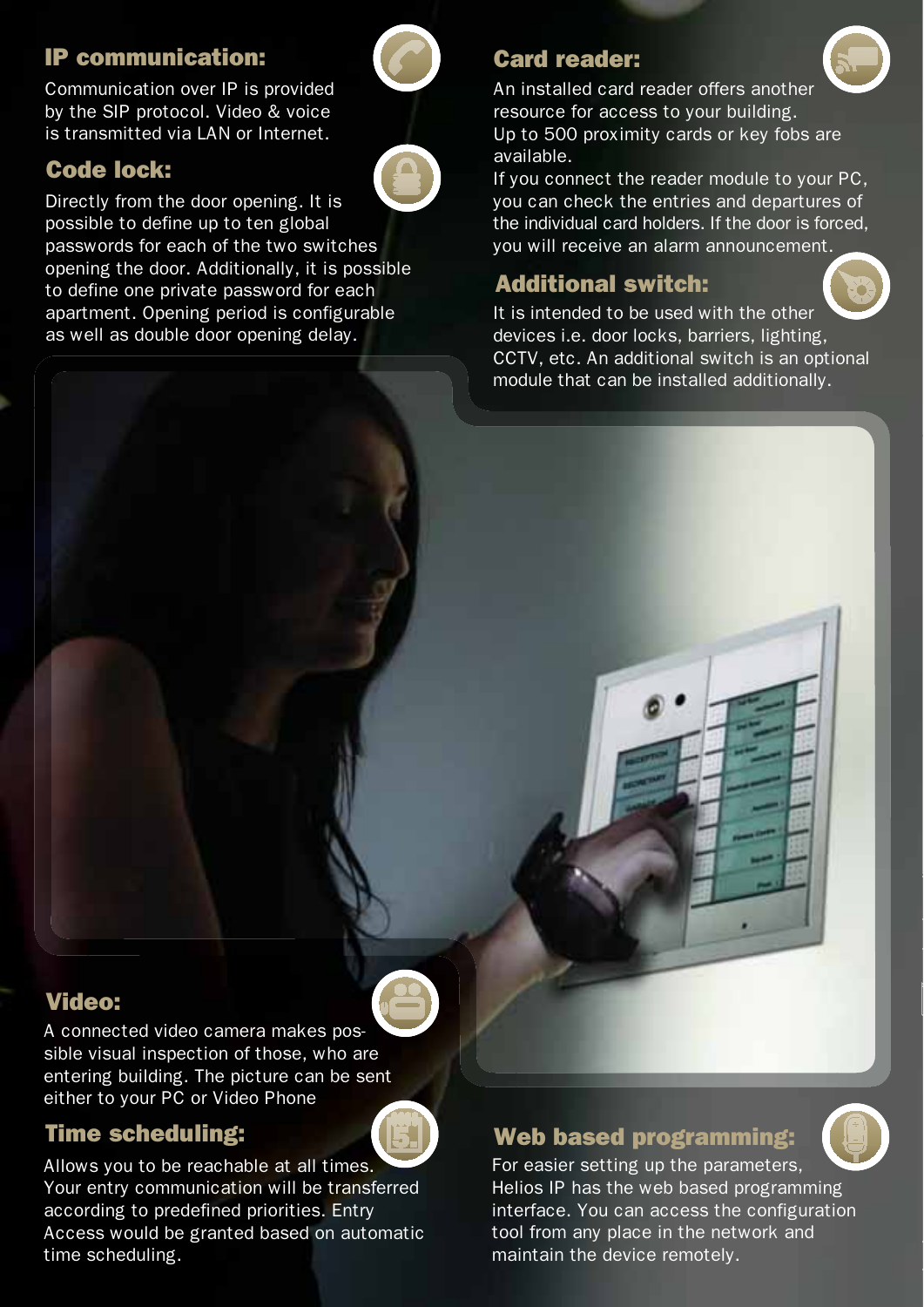# **How does 2N Helios IP work?**

Wireless/Cellular



### Who is the 2N Helios IP door phone intended for?

- Private houses
- **Block of flats** >
- Small & large companies
- Large residential complexes
- Public sector
- **B** Hospitals
- **Universities**
- Others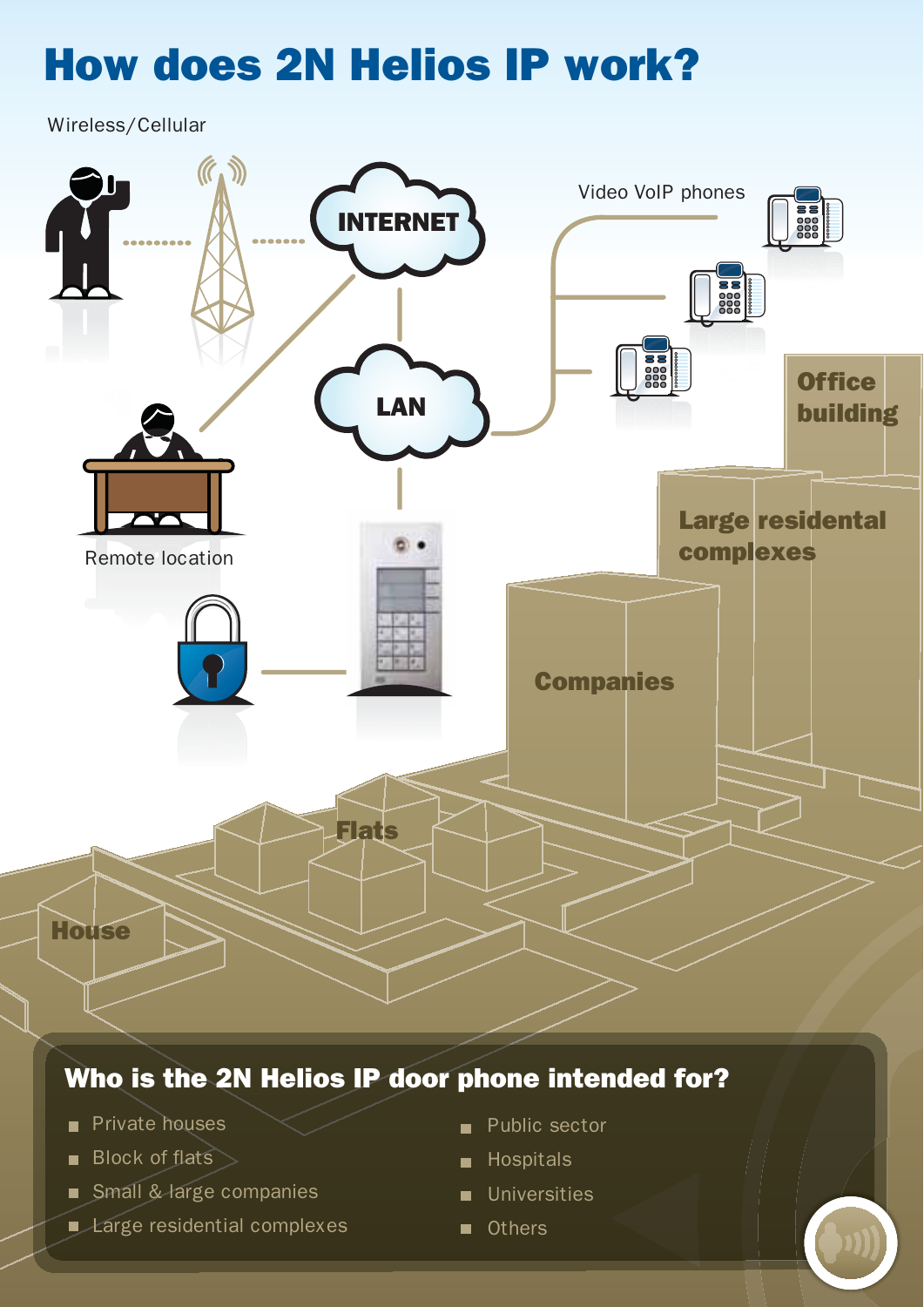# **Apartment** building

- **E** LAN structure solution
- **University of Service are transferred** through data base network
- Comfortable & secure way to see and allow entry to a visitor

Call is transferred to the particular flat via LAN. Reliable solution for a block of flats with data structure. The call from the Helios is accepted on the IP video phone or PC.



# Remote access

- Be reachable at all times
- Opening the door via PC or Smart Phone from any place
- Talk too & see your visitor

Solution for companies with/without receptionist, after hours etc... The receptionist is not at the desk and the SIP based PBX transfers the call to the Smart Phone or remote PC. Call can then be answered and door opened remotely.



## **Office**

- Communication occurs via LAN network
- Zero costs for calls
- **Transfer of voice & video** directly to IP video phone or PC

Communication for door entry over IP protocol is performed in a state of art meaner. Over IP protocol it is possible not only to communicate with the person standing in front of the entrance, but it is also possible to see and let them enter. All you need is SIP/VoIP phone or PC.

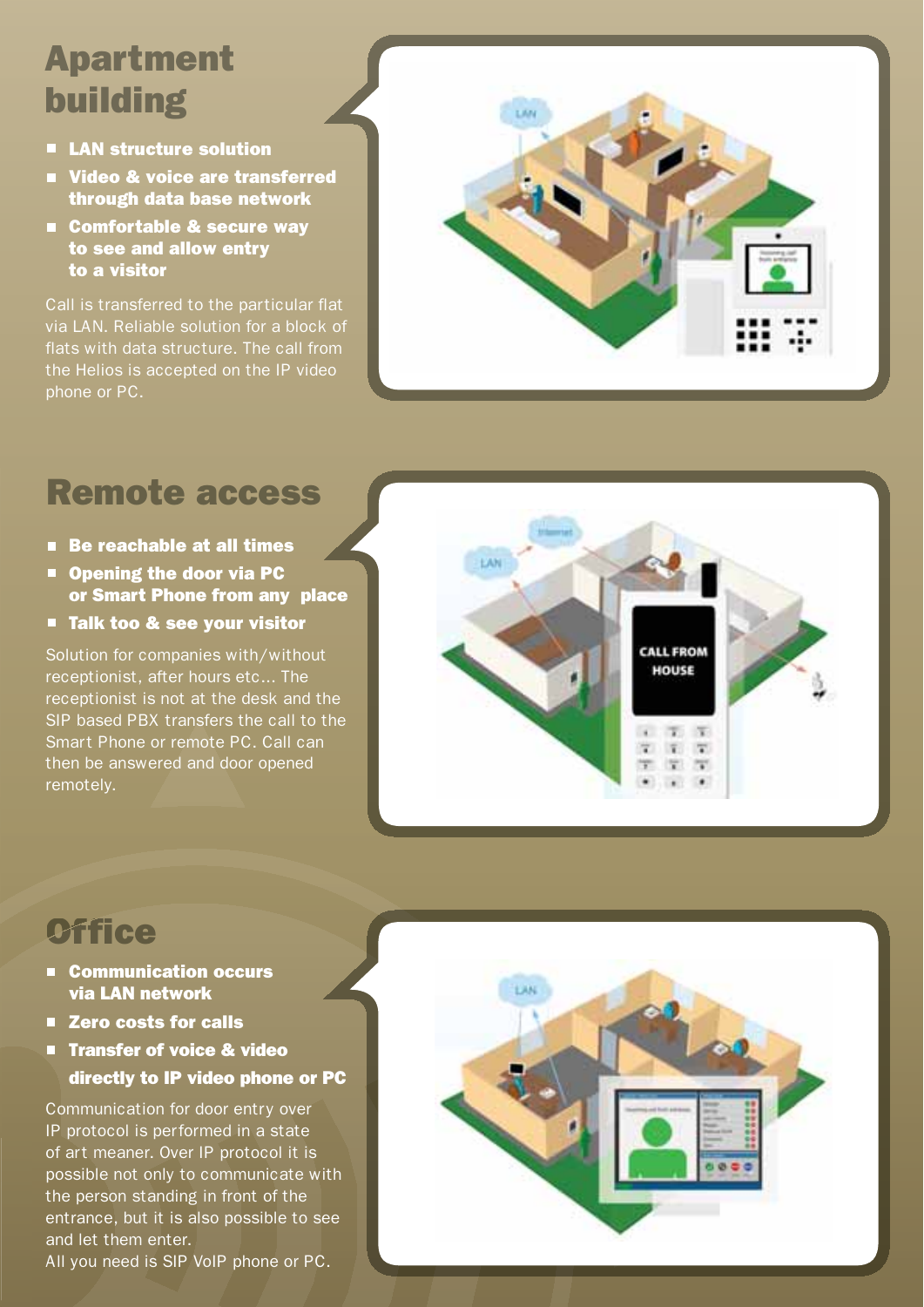